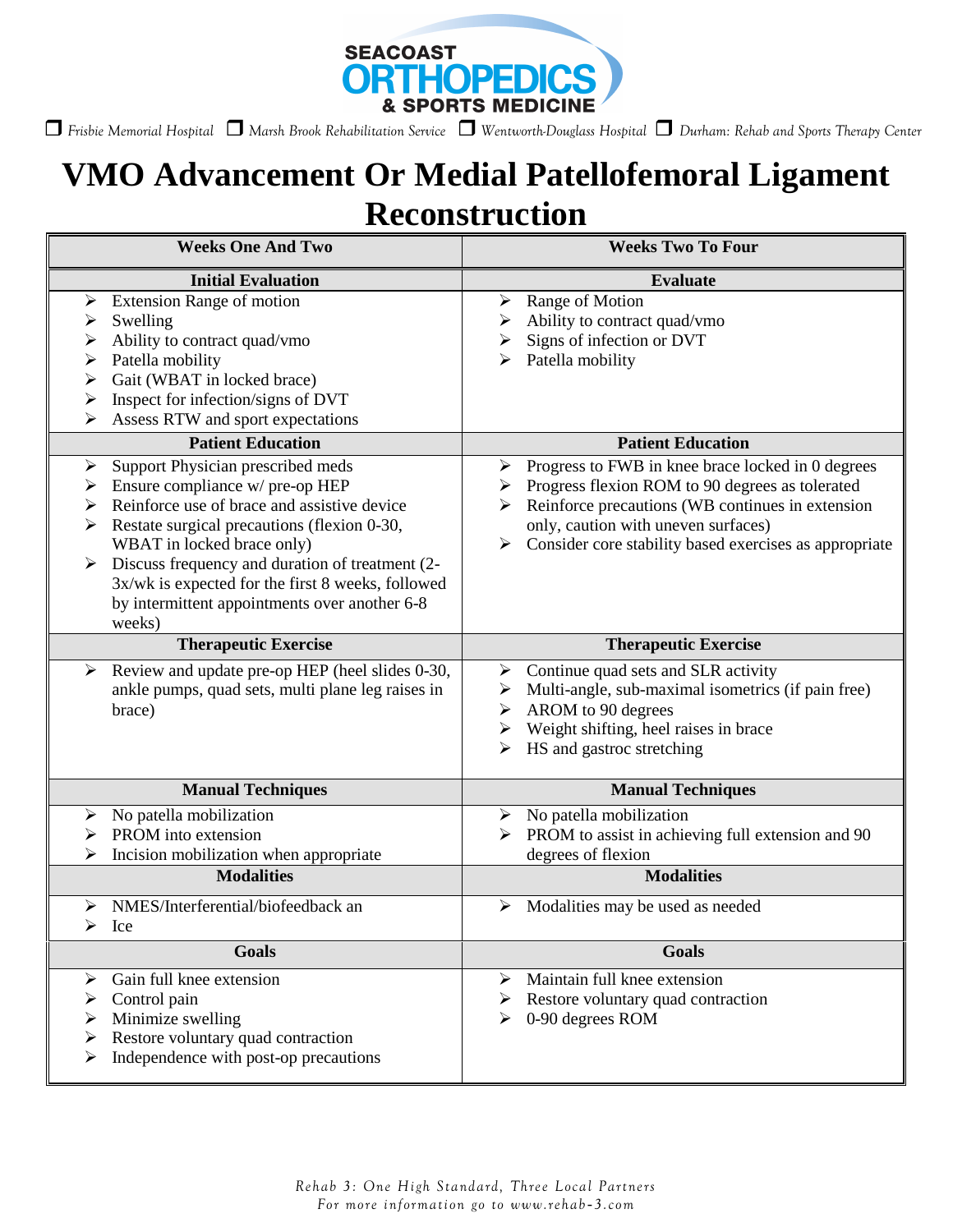

| <b>Weeks Four To Eight</b>                                                                                                                                                                                                                                                                                                                    | <b>Weeks Eight To Twelve</b>                                                                                                                                                                                                                                                                                                      |
|-----------------------------------------------------------------------------------------------------------------------------------------------------------------------------------------------------------------------------------------------------------------------------------------------------------------------------------------------|-----------------------------------------------------------------------------------------------------------------------------------------------------------------------------------------------------------------------------------------------------------------------------------------------------------------------------------|
| <b>Evaluate</b>                                                                                                                                                                                                                                                                                                                               | <b>Evaluate</b>                                                                                                                                                                                                                                                                                                                   |
| Gait<br>➤<br><b>Quad Contraction</b><br><b>ROM</b><br>Balance                                                                                                                                                                                                                                                                                 | Patella Mobility/crepitus<br>➤<br><b>ROM</b><br>⋗<br>Gait<br>⋗<br>HEP compliance                                                                                                                                                                                                                                                  |
| <b>Patient Education</b>                                                                                                                                                                                                                                                                                                                      | <b>Patient Education</b>                                                                                                                                                                                                                                                                                                          |
| Progressively open brace staying 10 degrees less<br>➤<br>than available ROM, may D/C brace at 6 weeks<br>if good quad contraction and normal gait<br>May need single axillary crutch to normalize gait                                                                                                                                        | Wean from brace<br>➤<br>No running or jumping is to be performed prior to<br>➤<br>strength testing and only with physician approval                                                                                                                                                                                               |
| <b>Therapeutic Exercise</b>                                                                                                                                                                                                                                                                                                                   | <b>Therapeutic Exercise</b>                                                                                                                                                                                                                                                                                                       |
| May complete open chain isotonic exercise and<br>➤<br>multi-angle isometrics (hamstring curls and heel<br>raises)<br>$\blacktriangleright$<br>Gentle closed chain exercises for quad<br>contraction and proprioception 0-30 degrees at 4<br>weeks<br>Initiate stationary bike as tolerated at 6 weeks<br>➤<br>Initiate Single leg stance<br>⋗ | Advance closed chain exercises for quad contraction<br>$\blacktriangleright$<br>beyond 30 degrees as tolerated<br>Bilateral dynamic balance activity<br>➤<br>Single leg dynamic balance activity on a stable<br>➤<br>surface<br>Initiate squatting, lunging, and step-up progressions<br>➤<br>as tolerated through this timeframe |
| <b>Manual Techniques</b>                                                                                                                                                                                                                                                                                                                      | <b>Manual Techniques</b>                                                                                                                                                                                                                                                                                                          |
| Gentle patella mobilizations as needed at 6 weeks<br>➤<br>PROM may be performed beyond 90 degrees<br><b>Modalities</b>                                                                                                                                                                                                                        | Any as indicated<br>➤<br><b>Modalities</b>                                                                                                                                                                                                                                                                                        |
| Any as Indicated<br>➤                                                                                                                                                                                                                                                                                                                         | Any as Indicated<br>➤                                                                                                                                                                                                                                                                                                             |
|                                                                                                                                                                                                                                                                                                                                               |                                                                                                                                                                                                                                                                                                                                   |
| <b>Goals</b><br>Normal gait on all surfaces without brace<br>➤<br>Single leg stance with eyes closed for at least 10<br>⋗<br>seconds<br>0-120 degrees ROM<br>≻                                                                                                                                                                                | <b>Goals</b><br><b>Full ROM</b><br>⋗<br>No pain with ADL's<br>➤<br>Quad strength at least 4+/5<br>⋗                                                                                                                                                                                                                               |